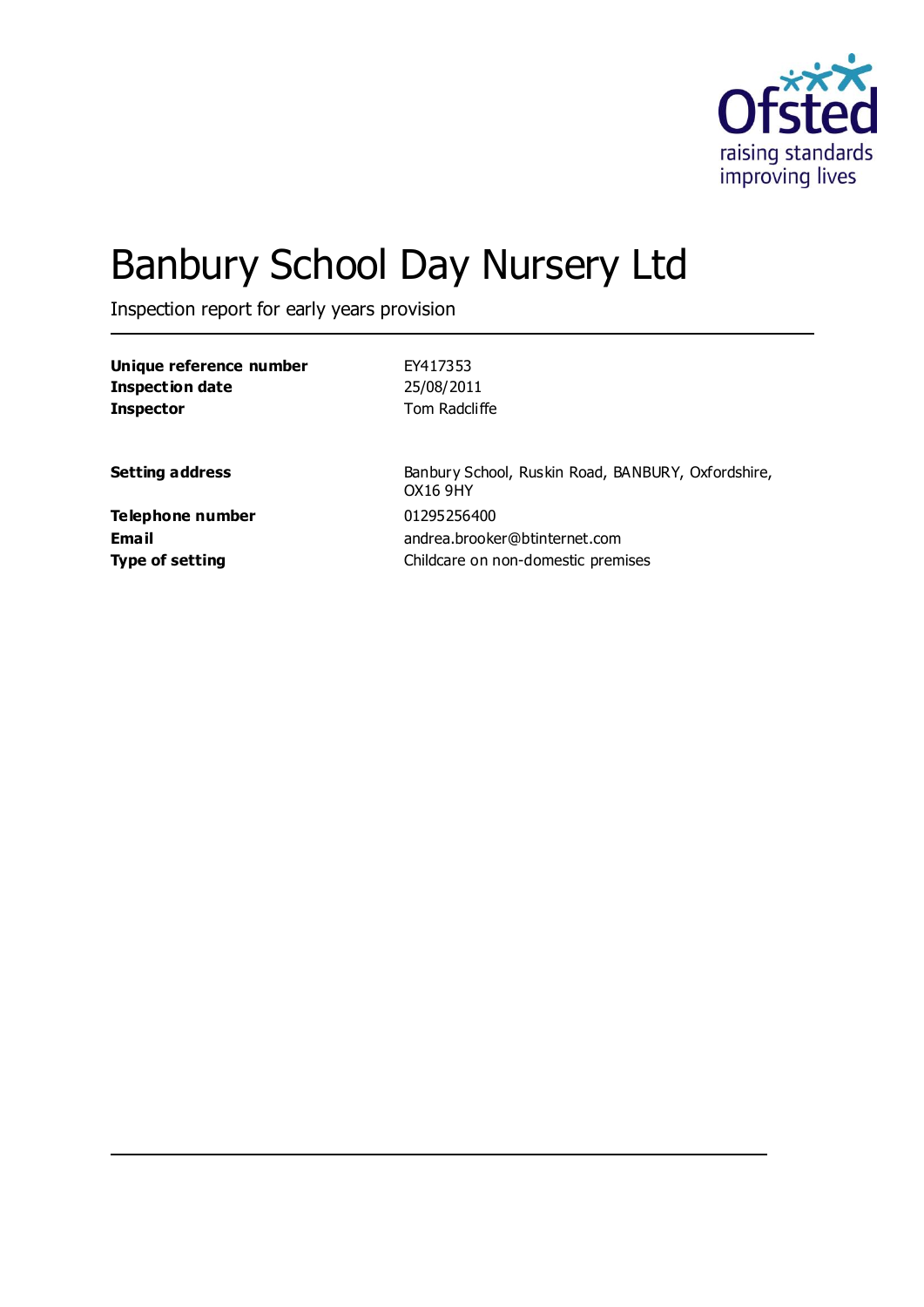The Office for Standards in Education, Children's Services and Skills (Ofsted) regulates and inspects to achieve excellence in the care of children and young people, and in education and skills for learners of all ages. It regulates and inspects childcare and children's social care, and inspects the Children and Family Court Advisory Support Service (Cafcass), schools, colleges, initial teacher training, work-based learning and skills training, adult and community learning, and education and training in prisons and other secure establishments. It assesses council children's services, and inspects services for looked after children, safeguarding and child protection.

If you would like a copy of this document in a different format, such as large print or Braille, please telephone 0300 123 1231, or email enquiries@ofsted.gov.uk.

You may copy all or parts of this document for non-commercial educational purposes, as long as you give details of the source and date of publication and do not alter the information in any way.

T: 0300 123 1231 Textphone: 0161 618 8524 E: enquiries@ofsted.gov.uk W: [www.ofsted.gov.uk](http://www.ofsted.gov.uk/)

© Crown copyright 2011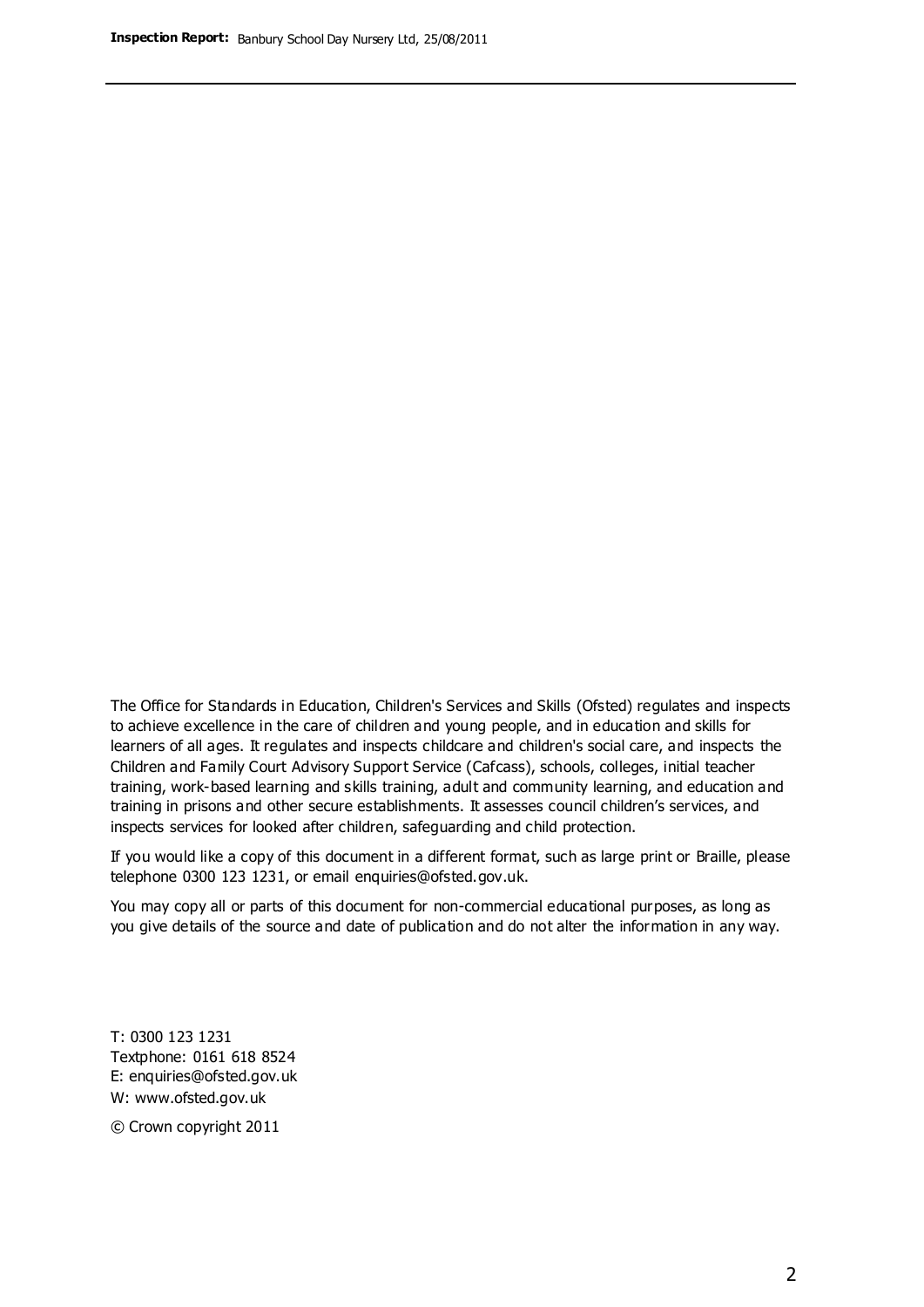### **Introduction**

This inspection was carried out by Ofsted under Sections 49 and 50 of the Childcare Act 2006 on the quality and standards of the registered early years provision. 'Early years provision' refers to provision regulated by Ofsted for children from birth to 31 August following their fifth birthday (the early years age group). The registered person must ensure that this provision complies with the statutory framework for children's learning, development and welfare, known as the *Early* Years Foundation Stage.

The provider must provide a copy of this report to all parents with children at the setting where reasonably practicable. The provider must provide a copy of the report to any other person who asks for one, but may charge a fee for this service (The Childcare (Inspection) Regulations 2008 regulations 9 and 10).

The setting also makes provision for children older than the early years age group which is registered on the voluntary and/or compulsory part(s) of the Childcare Register. This report does not include an evaluation of that provision, but a comment about compliance with the requirements of the Childcare Register is included in Annex B.

Please see our website for more information about each childcare provider. We publish inspection reports, conditions of registration and details of complaints we receive where we or the provider take action to meet the requirements of registration.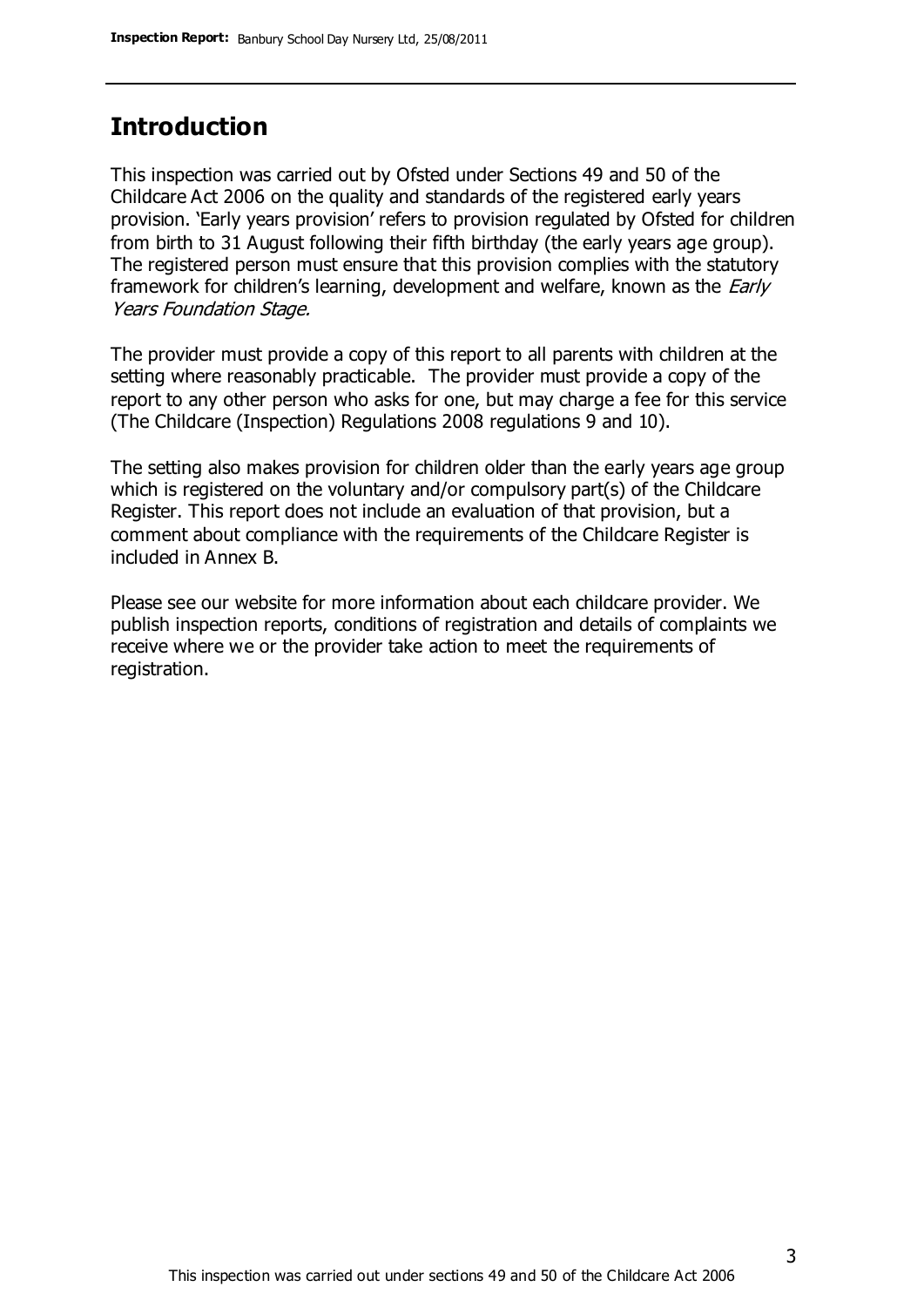### **Description of the setting**

Banbury School Day Nursery registered in 2000 and was re-registered as a limited company in 2010. It operates from two classrooms within a large comprehensive school in Banbury, Oxfordshire. There is ramped disability access to the building. A maximum of 28 children may attend the nursery at any one time, all of whom may be in the early years age group. It is open 50 weeks of the year from 8.00am to 5.30pm. All children share access to a secure enclosed outdoor play area.

There are currently 40 children aged from three months to under five years on roll who attend a variety of different sessions. The nursery is in receipt of funding for the provision of free early years education for three and four year olds. Children come from the local area or have parents working at the school. There is provision for children with special educational needs and/or disabilities and for those who speak English as an additional language. The setting is registered on the Early Years Register and on both the compulsory and voluntary parts of the Childcare Register.

The nursery employs seven staff, all of whom hold appropriate early years qualifications. There are close links with the Local Authority Partnership worker.

### **The overall effectiveness of the early years provision**

Overall the quality of the provision is good.

Children enjoy their time in the well resourced and stimulating nursery. They have may useful opportunities to make choices and be independent and they are very well understood as individuals by attentive staff. This has a positive impact of their development and well-being which is generally good. The nursery has effective partnerships with parents and others to support children's ongoing learning and development. The provider uses largely effective processes of self-evaluation. This allows her to understand most of the setting's strengths and weaknesses and so enhance outcomes for children. The nursery has a good capacity to improve further.

### **What steps need to be taken to improve provision further?**

To further improve the early years provision the registered person should:

- provide greater opportunities for children to use information and communication technology to support their learning
- continue to implement and develop the recently introduced initiatives to ensure that the achievement of boys is in accordance with expectations.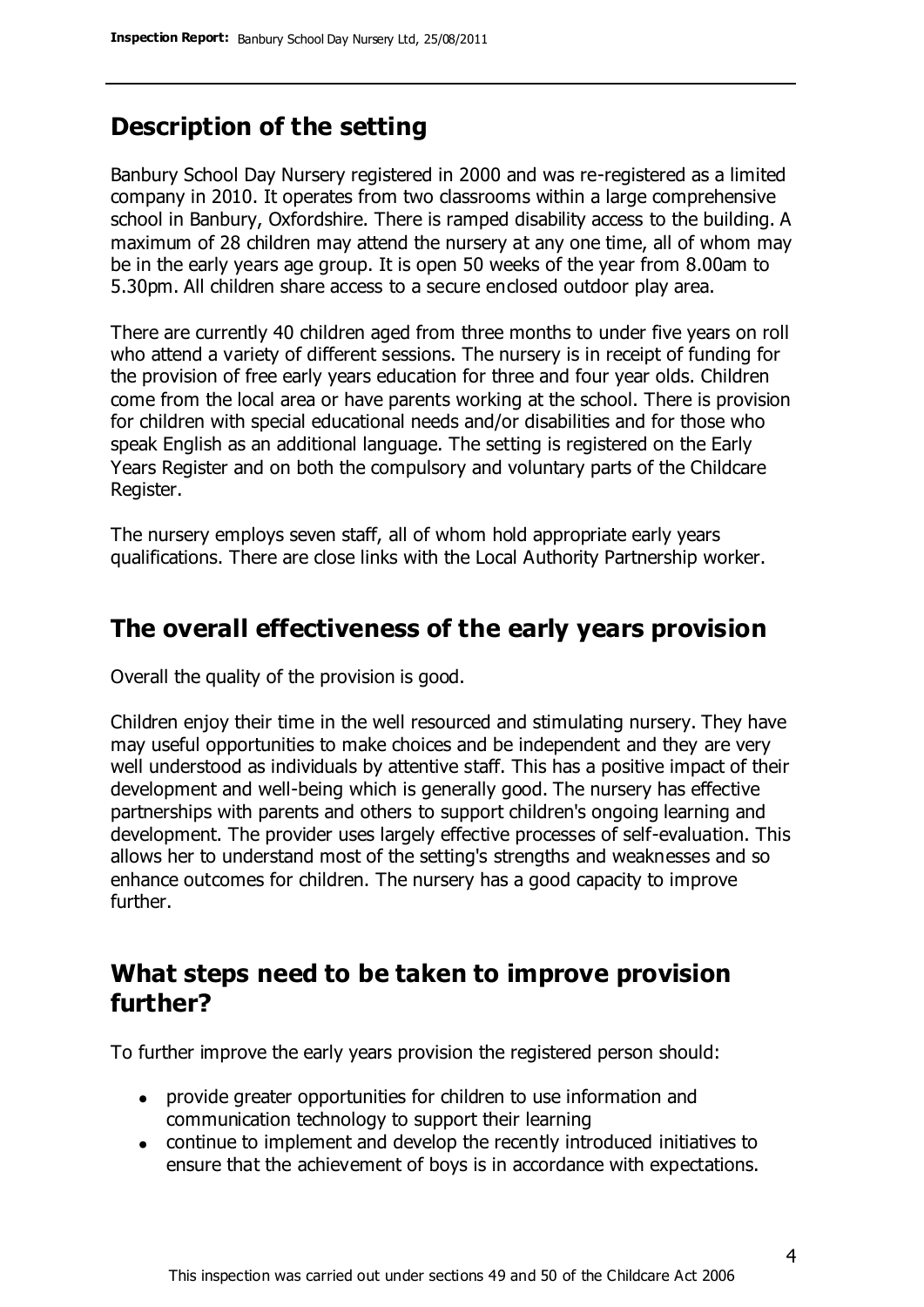### **The effectiveness of leadership and management of the early years provision**

The nursery has clear and concise policies and procedures in place and these are shared with parents. This ensures that the child-centred nursery is managed very safely and efficiently. Knowledgeable staff implement effective practice consistently which ensures, for example, that children are safeguarded well. All staff know are aware of child protection issues and understand the procedures to follow should they have any welfare concerns regarding a child in their care. Fire drills are practised regularly and so the children all understand what to do and how to behave in an emergency situation.

The caring support that children receive allows them to play purposefully indoors and outdoors. Children of all ages explore and take risks in a safe play environment which is thoroughly risk assessed. Staff take care to ensure that potential hazards are minimised while still giving children the freedom to move about and to direct their own play. This enhances children's sense of independence and their ability to make appropriate choices. Children's good health and wellbeing is promoted by staff as they manage illness or minor injuries well.

The provider promotes a reflective approach to the organisation of the nursery. All staff contribute to self-evaluation as they seek to enhance outcomes for children. The nursery is able to analyse its work and is always willing to modify what it does when it is in children's interests. The provider acts on feedback from staff, children and parents. In addition the nursery values the views of outside professionals through quality assurance and audits. This generates action plans and additional targets for improvement. This approach has resulted in the nursery specifically monitoring the progress made by boys and the methods in place to maximise their progress. The nursery has maintained steady improvement since it re-registered. All staff in the nursery value and promote a positive partnership with parents. 'Key persons' are very active in establishing effective communication with children and their parents. In addition the setting works in wider partnerships to promote children's ongoing learning and development.

Children play in a spacious and well organised learning environment. The nursery has a good range of toys and other resources to promote children's all round development. However the nursery currently provides only limited opportunities for children to use information and communication technology to support their learning. All staff are very responsive to the needs of children as they allow them to make choices or when they take a more direct lead. This enables children to make discoveries and develop important skills and attributes. Staff are always on hand to offer advice or give guidance. This enhances children's enjoyment and their learning and understanding.

The nursery promotes inclusive practice as each child is treated as an individual with the capacity to build on what they have already achieved. Children take part in activities and receive help which enables them to have an age appropriate understanding of their diverse world. Toys, books and other resources show positive images of the diversity of people within the community and the children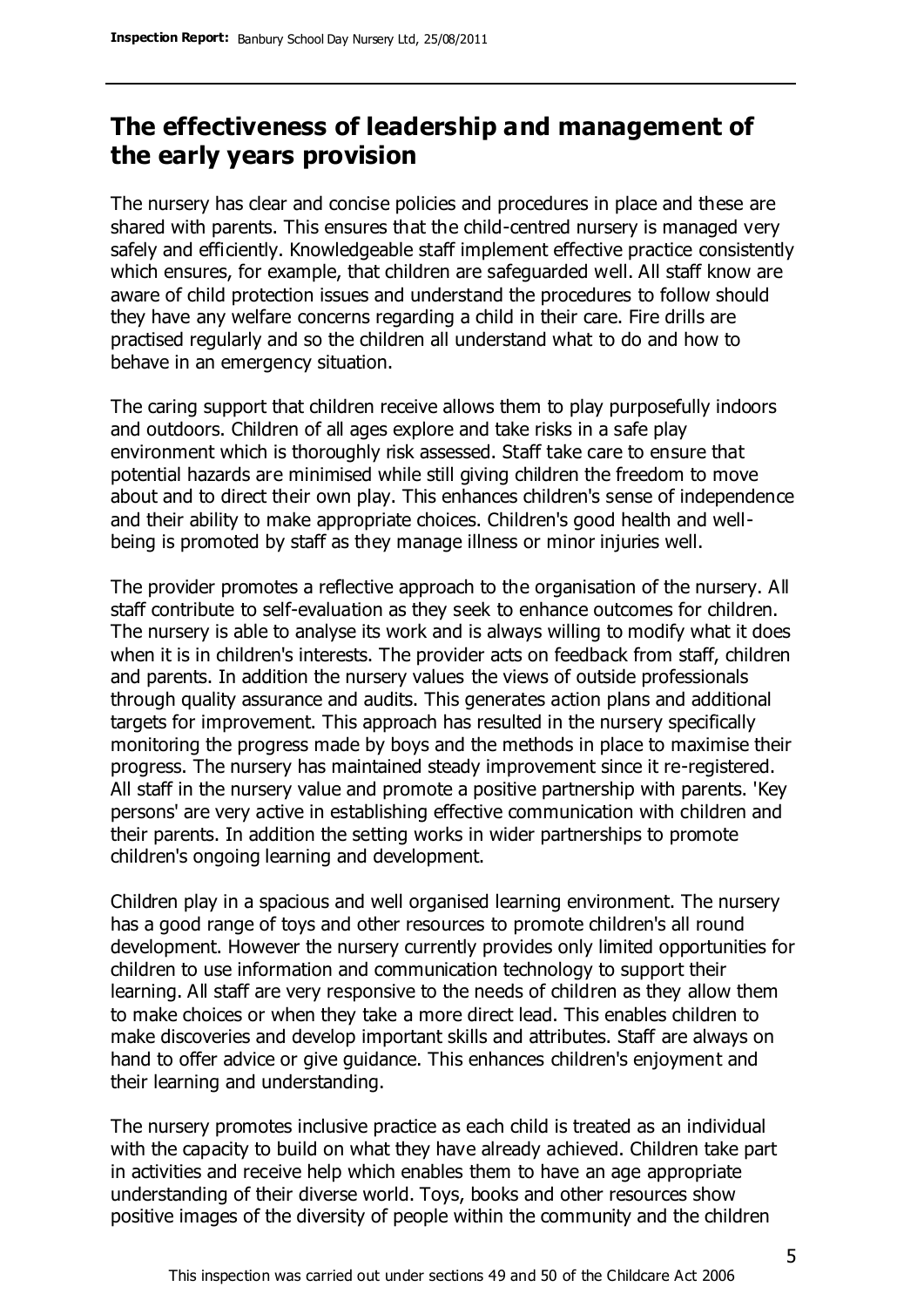are encouraged to feel a sense of pride in the individuality of their own backgrounds.

### **The quality and standards of the early years provision and outcomes for children**

Children make progress as they take part in interesting child-led activity with appropriate support and intervention from adults. The nursery has very well developed systems in place to establish the starting point of each child. Staff also have a good understanding of children's interests and preferred learning styles. The provider has good procedures in place to collect observational assessments which inform staff about the progress that children make. The nursery collects a significant amount of written information about children which is arranged in highly informative formats to inform both parents and future learning intentions. This ensures that most learning is appropriate to each child with the optimum amount of challenge and new learning.

The nursery has a good understanding of the Early Years Foundation Stage. Staff also have a very secure understanding of how young children learn through play and firsthand experience. All areas of learning and development are given good attention. Both planning and assessment are good and make a significant contribution to the standards achieved by the nursery.

Children are able to use sand and water, modelling clay and investigate the properties of natural objects. They show a great interest in books and enjoy spending time with adults in the dedicated book area, sharing stories. While here, children answer questions, make predictions and interpret the meaning of the story. They also take part in messy play, for example, finger painting and invent games with cars, buildings and construction sets. Children relish the opportunity to play outside and children of all ages spend a large amount of their time outdoors. The nursery has good outdoor facilities which provide children with a large range of interesting play opportunities. Children are able to experience the natural world and take part in planting and growing food. They enjoy the space and freedom of being outside as they create role play games and use the outdoor play equipment. Written language has a high priority in the nursery as children gain information from labels and use their own names in a written form to label artwork. Children encounter mathematical ideas and concepts through practical experiences and everyday activities.

Children's welfare is promoted very well by the nursery. All children are safeguarded and learn about maintaining their own safety and that of others. Children's behaviour is good and the social experiences of most children are very positive. Adults manage children's behaviour effectively as they make expectations clear and respond with patience and consistency to any behavioural issues. Children cooperate well with each other during play and happily share and take turns with each other. There is a good sense of inclusion within the nursery, with children of all ages and abilities playing together. Most children are able to apply themselves as they play for long periods of time and utilise skills that they already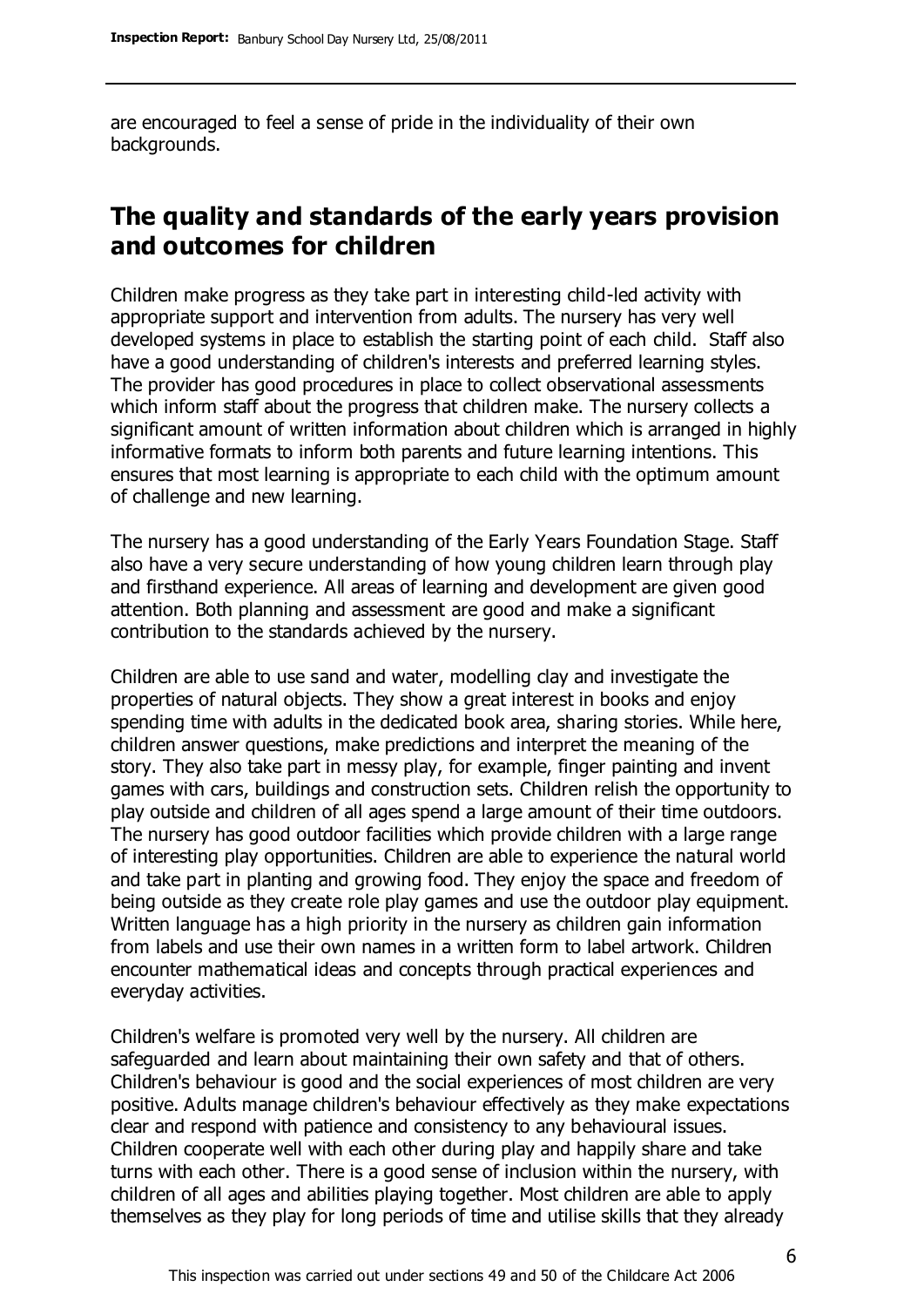have mastered. In addition most children are able work as part of a larger group harmoniously.

Outcomes for children are promoted well by the nursery. Children are happy as they make choices in their play, take part in conversations and invent their own games. Children are motivated to explore and take a responsibility for their play. Children clearly feel very safe when in the nursery and have an understanding of keeping themselves safe. The relationship with staff members provides children with a secure basis for learning and development. Children readily seek advice, comfort and support from the adults who they both trust and respect.

Children learn about healthy lifestyles and choices as they talk about healthy food and enjoy being active. Most children respond well to the expectations that the adults have of them. Children generally acquire skills and abilities which are age appropriate. Overall, the nursery is providing a good environment for children to learn through play, with the support of a motivated and enthusiastic staff team.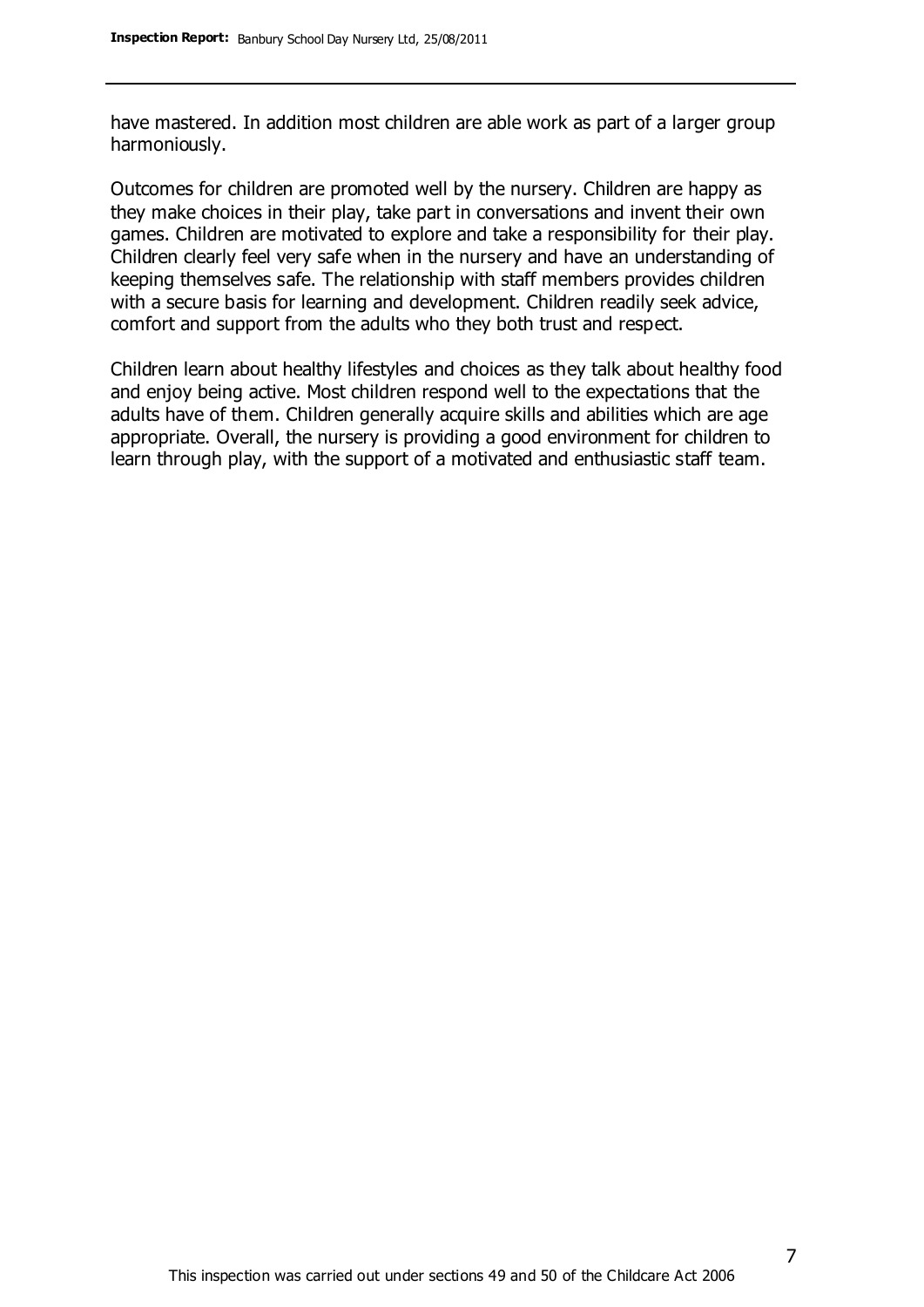### **Annex A: record of inspection judgements**

#### **The key inspection judgements and what they mean**

Grade 1 is Outstanding: this aspect of the provision is of exceptionally high quality Grade 2 is Good: this aspect of the provision is strong Grade 3 is Satisfactory: this aspect of the provision is sound Grade 4 is Inadequate: this aspect of the provision is not good enough

### **The overall effectiveness of the early years provision**

| How well does the setting meet the needs of the<br>children in the Early Years Foundation Stage? |  |
|--------------------------------------------------------------------------------------------------|--|
| The capacity of the provision to maintain continuous                                             |  |
| improvement                                                                                      |  |

#### **The effectiveness of leadership and management of the early years provision**

| The effectiveness of leadership and management of the             |  |
|-------------------------------------------------------------------|--|
| <b>Early Years Foundation Stage</b>                               |  |
| The effectiveness of leadership and management in embedding       |  |
| ambition and driving improvement                                  |  |
| The effectiveness with which the setting deploys resources        |  |
| The effectiveness with which the setting promotes equality and    |  |
| diversity                                                         |  |
| The effectiveness of safeguarding                                 |  |
| The effectiveness of the setting's self-evaluation, including the |  |
| steps taken to promote improvement                                |  |
| The effectiveness of partnerships                                 |  |
| The effectiveness of the setting's engagement with parents and    |  |
| carers                                                            |  |

### **The quality of the provision in the Early Years Foundation Stage**

The quality of the provision in the Early Years Foundation Stage  $\vert$  2

### **Outcomes for children in the Early Years Foundation Stage**

| <b>Outcomes for children in the Early Years Foundation</b>    |  |
|---------------------------------------------------------------|--|
| <b>Stage</b>                                                  |  |
| The extent to which children achieve and enjoy their learning |  |
| The extent to which children feel safe                        |  |
| The extent to which children adopt healthy lifestyles         |  |
| The extent to which children make a positive contribution     |  |
| The extent to which children develop skills for the future    |  |

Any complaints about the inspection or report should be made following the procedures set out in the guidance available from Ofsted's website: www.ofsted.gov.uk